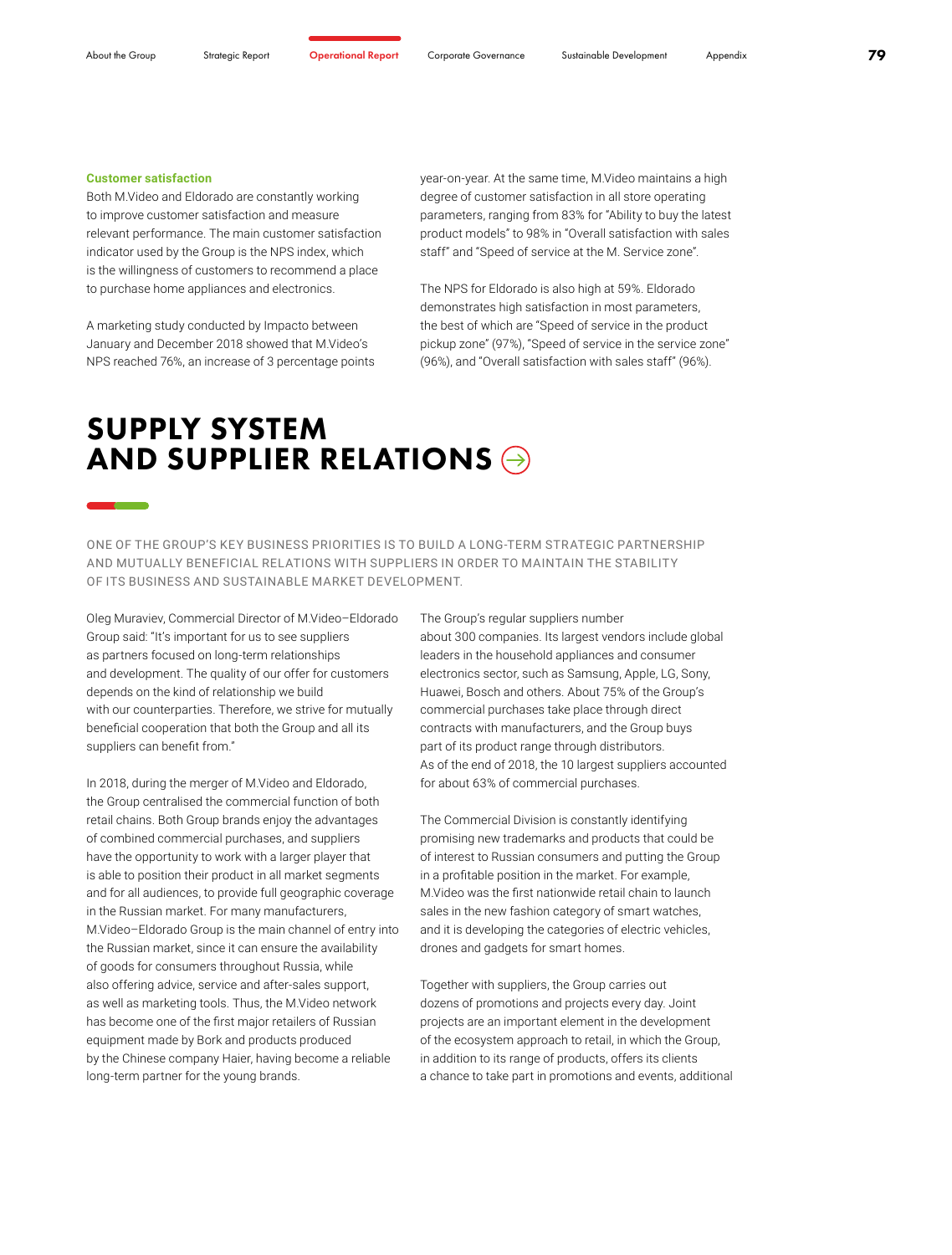services, accessories and content, thus greatly expanding the customer experience. In 2018, for example, M.Video became the first chain in Russia, in addition to its Apple shops, to open authorised Apple service centres in stores. The service centres use certified equipment, as well as hardware and spare parts received directly from Apple. In 2018, there were more than 100 Apple shops in M.Video stores, and M.Video–Eldorado Group had become the largest seller of Apple smartphones in Russia by the end of the year.

M.Video–Eldorado Group is also developing its sales of niche and rare items through the Vendor Catalog in its online resources and in stores. The retailer's partners can exhibit their product offers through the store's online storefront. In this case, the Group does not purchase these goods but can arrange their sale, delivery and all related services for buyers. This approach enables the Group's customers to order any model of equipment, including rare or exclusive items; the retailer can thus expand its product range without additional risks to its working capital, and the manufacturer increases sales and can test customer demand for experimental models. Sales through the Vendor Catalog increased by 2.8 times in 2018.

### Value creation for suppliers

|                                                                                                                                                                                                |                                                                                                                                                                                                                                                                                                                                                                                                                                                                                                                                                                                                                                | Source:                                                                                |
|------------------------------------------------------------------------------------------------------------------------------------------------------------------------------------------------|--------------------------------------------------------------------------------------------------------------------------------------------------------------------------------------------------------------------------------------------------------------------------------------------------------------------------------------------------------------------------------------------------------------------------------------------------------------------------------------------------------------------------------------------------------------------------------------------------------------------------------|----------------------------------------------------------------------------------------|
| Opportunities                                                                                                                                                                                  | <b>Cases and results</b>                                                                                                                                                                                                                                                                                                                                                                                                                                                                                                                                                                                                       |                                                                                        |
| Promotion and information on the site<br>More than 612 million visits to the myideo.ru<br>and eldorado.ru sites per year<br>Flexible site architecture increases opportunities                 | M.Video and Eldorado regularly hold partnership<br>contests, promotions and sales - more than<br>100 projects a year                                                                                                                                                                                                                                                                                                                                                                                                                                                                                                           |                                                                                        |
| to conduct promotions                                                                                                                                                                          |                                                                                                                                                                                                                                                                                                                                                                                                                                                                                                                                                                                                                                |                                                                                        |
| <b>Retail positioning</b><br>A network of ≈1,000 stores throughout Russia<br>11,800 vendor zones and demo stands in M.Video<br>stores and 12,100 in Eldorado stores<br><b>Active marketing</b> | Brand zones for large vendors (Apple, Samsung, etc.)<br>Thematic areas: kitchenware (Tefal, Tescona, etc.),<br>beauty zones (SEB, Philips, etc.)                                                                                                                                                                                                                                                                                                                                                                                                                                                                               | www.cnews.ru/news/<br>line/2018-10-12 mvideo<br>otkryla_v_magazinah_<br>polnoformatnye |
| A wide range of tools to increase user interest:<br>online presentations of new products<br>from Samsung, Apple, etc.<br>detailed materials about new products<br>on Group sites               | Every year, M.Video broadcasts an exclusive<br>presentation of new Apple smartphones on its<br>website, along with simultaneous interpretation in real<br>time. The broadcast gets tens of thousands of views<br>annually<br>M.Video-Eldorado Group is a market leader in terms<br>۰<br>of arranging pre-orders and the launch of sales<br>of devices from major vendors (Samsung, Apple,<br>Huawei, etc.)                                                                                                                                                                                                                     |                                                                                        |
| Ecosystem-based approach                                                                                                                                                                       |                                                                                                                                                                                                                                                                                                                                                                                                                                                                                                                                                                                                                                |                                                                                        |
| Offering additional services, warranty and insurance<br>products, digital content<br>Opportunities for entertainment, free testing<br>of gaming systems, VR stations, etc.                     | In February 2019, M.Video's presentation as part<br>of the early start of sales of the Metro: Exodus game,<br>with the participation of writer Dmitry Glukhovsky,<br>gathered several thousand participants, which<br>contributed to high sales of the product<br>M.Video is the only retailer that creates unique<br>٠<br>streaming content for fans of games on popular<br>social networks. The ecosystem created by the Group<br>for gamers (gaming zones, online tournaments, etc.)<br>has helped make the Group one of the market leaders<br>in terms of the sale of game consoles (about 50%)<br>and laptops (about 20%) |                                                                                        |